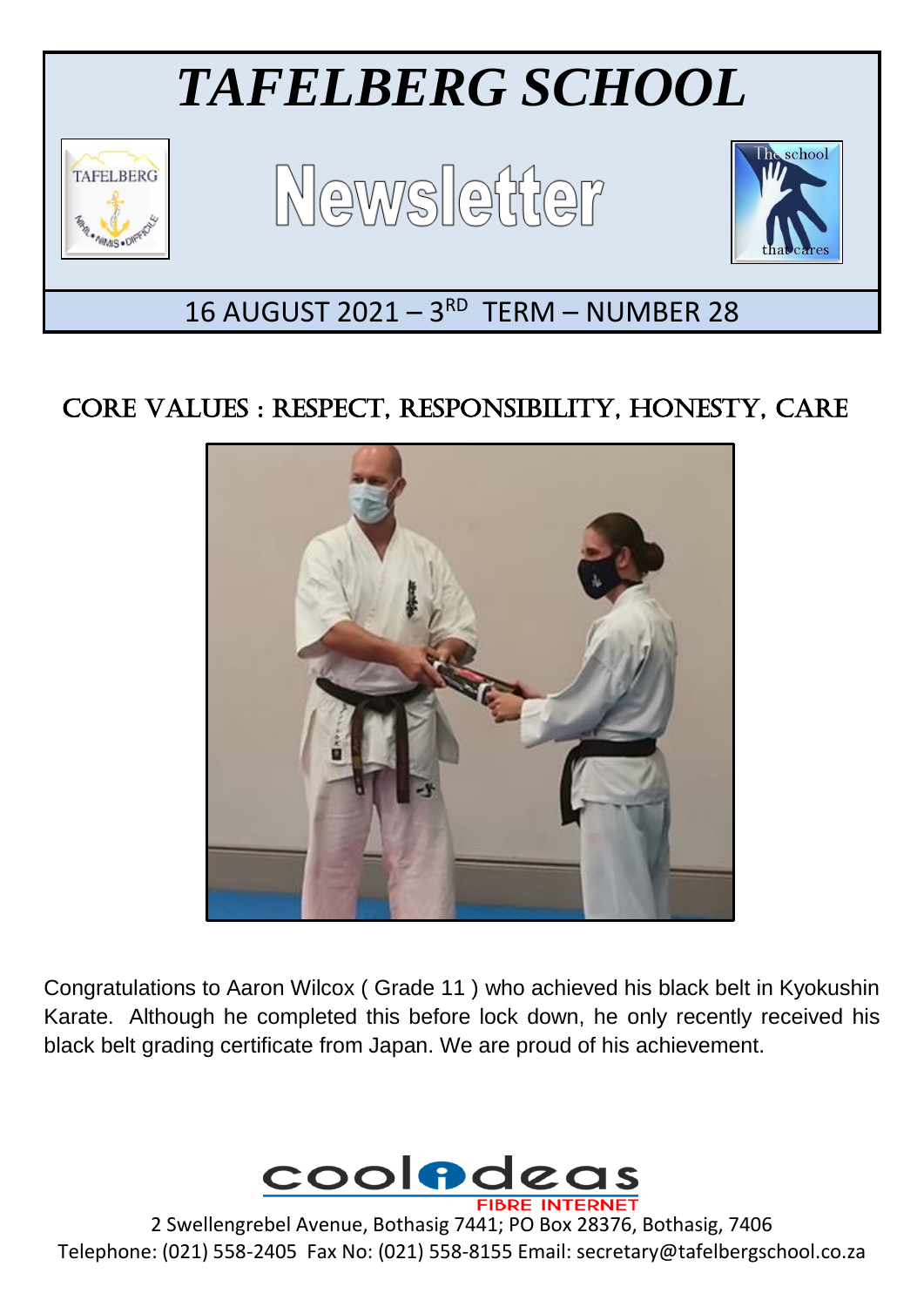Dear parent / guardian

This past week I again witnessed things at our wonderful school which generally would be considered mundane. However, in this time of pain, stress, depression and economic hardship brought on by the pandemic, we need to see the small "miracles" that occur in the midst of the ever changing new normal. I viewed water towers constructed by the Grade 4's as part of their curriculum, and witnessed learners running and exercising (and enjoying it) in physical education lessons, the prefects working on the legacy wall with learners from the junior school section, computer club members giving up their free time to assist in building the school's e-learning capacity, and enthusiastic matrics attending extra Afrikaans classes on a Saturday, to mention a few. "Small" events to some but I see them as the continuation of the Tafelberg spirit in our learners and teachers … nothing is too difficult, and covid will not keep them down. We have not caved to covid … and little by little we will battle our way out of the after effects.

### **NB INFORMATION**

## **1. NB Dates 2021**

- 19 August Photograph Day photos for school magazine
- 3 Sept Casual Day get your stickers now and avoid the rush
- 6-10 Sept Textbook check

6 Sept Matric NSC final LO examination

8 Sept Matric CAT P1 Practical exam

13-29 Sept **Matric Trial (Mock**) examination

7 Sept **Early school closing** @ 1:15

21-29 Sept Term 3 **Test Series** start for Grades 7 – 11

## *Grade 7-12 Parent meeting dates will be confirmed next week.*

## **2. School fees 2021**

Tafelberg is a Section 21 fee-paying school, and the SA Schools Act thus places a duty on the SGB to collect such school fees from all parents as agreed upon at the parent AGM. The Budget and school fees for 2021 were voted on at the parent AGM on 18 November 2020. The Budget and school fee increase was tabled and accepted by unanimous parent vote at the AGM, as were certain school policies.

| <b>TIER</b>         | <b>FEE PER MONTH</b><br>(11 months) | <b>FEE: ANNUAL AMOUNT</b> |
|---------------------|-------------------------------------|---------------------------|
| Grade 1             | R <sub>2</sub> 100-00               | R <sub>23</sub> 100-00    |
| 2. Grades $2 - 4$   | R <sub>2</sub> 060-00               | R22 660-00                |
| 3. Grades $5-9$     | R1 900-00                           | R <sub>20</sub> 900-00    |
| 4. Grades $10 - 12$ | R <sub>2</sub> 060-00               | R22 660-00                |

- First Debit Order run : 1<sup>st</sup> working day of each month
- Fees are paid over 11 months, starting January 2021 (for 2021 fees only)
- Exemptions and non-payment of fees are dealt with as per legislation and school policy
- All enquiries regarding payment of school fees and exemptions must be directed only to Mrs M Vicentini @ 021 558 2405 or [bursar@tafelbergschool.co.za](mailto:bursar@tafelbergschool.co.za)

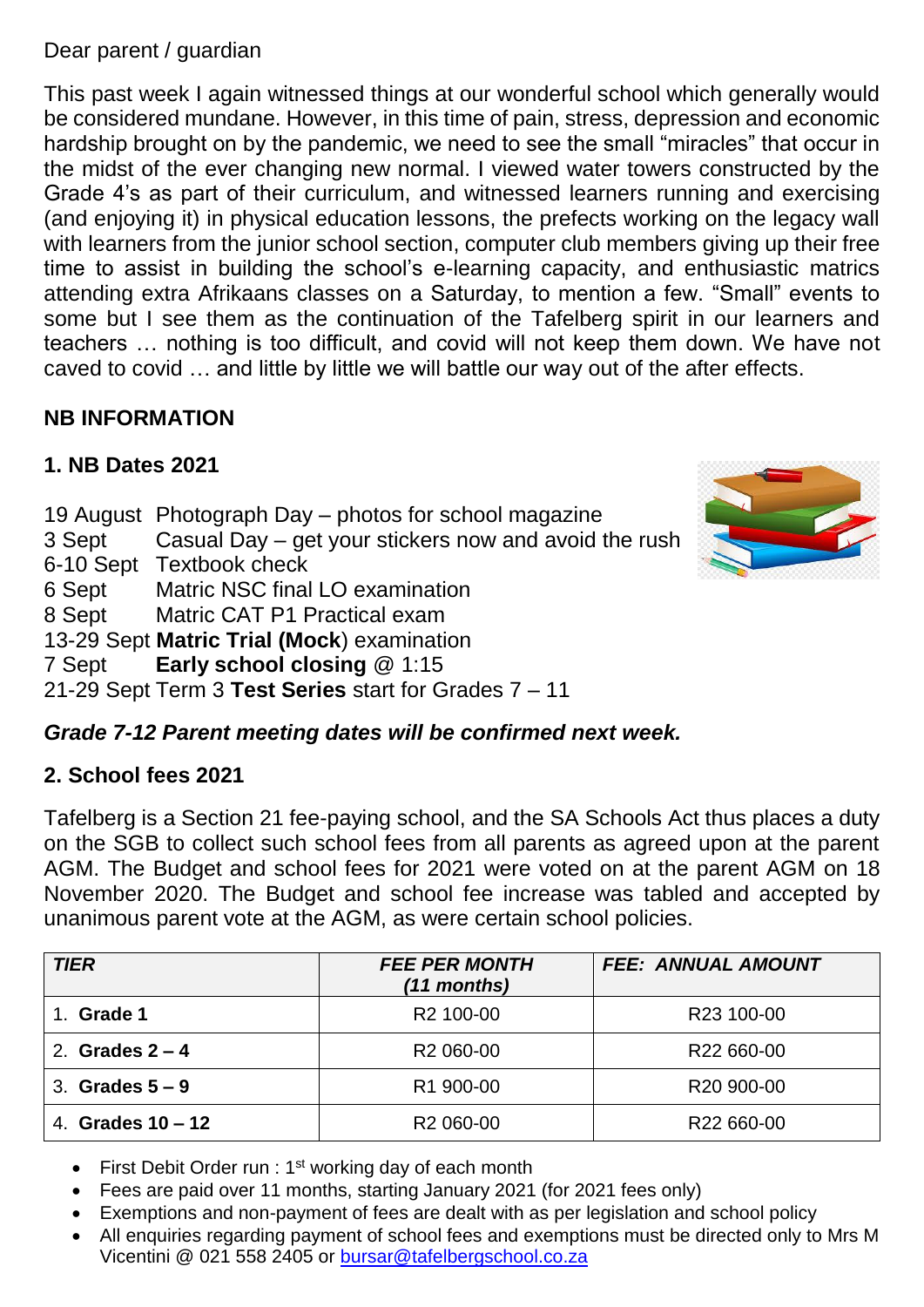#### **GENERAL NEWS**

#### **1. Staff news**

We bid a sad farewell to Mrs I Schoeman (high school Afrikaans) who will not return from maternity leave. We thank her for hard work and enthusiasm, and she will be missed by both staff and the learners. Mrs L Marais will, therefore, continue in the position until the end of the school year.

#### **2. Parking in Mauritius Street**

I have once more been contacted by residents, this time in Mauritius Street (opposite our main gate) to complain about some parents blocking their driveways and littering. Furthermore, in one instance, a parent was (allegedly) rude to a resident when approached about blocking the driveway. I have apologised on behalf of our school community, but I am deeply saddened by these events. One of our core values at Tafelberg is that of respect. Surely if we expect our children to exhibit respect, then we as adults should lead by example. I appeal to the handful of parents who park in Mauritius Street to please be considerate of others. Traffic officers will patrol the area around the school, and issue fines to those that are transgressing any road traffic rules.

#### **3. PTA**

Reminder - 3 Sept "Casual Day" stickers are available from the class teacher at R20 each. All queries can be sent to [leigh-ann@stokell.co.za](mailto:leigh-ann@stokell.co.za) or 082 927 2544. By purchasing a sticker you will not only be supporting a worthy cause but also assisting the PTA raise much-needed funds. Please continue to support your PTA small-change fundraiser and keep swiping your MySchool and Makro cards at all participating stores.



#### **4. Photograph Day -**

The photographer will be at school on the 19 August to take individual photographs of all learners and staff. Please note the following:

- Should you *not want your son/daughter to appear in any of the photographs*, please inform the school in writing (email) asap.
- Please ensure your child is dressed in the proper school uniform and his/her appearance is in accordance with school regulations. Learners not conforming to uniform, appearance rules, will not be allowed to appear in the photographs.
- Photos will be made available for purchase by parents.

#### **5. SBA rewrites / catch-up**

All learners (and their parents) who missed a test during the recent Test Series, have been informed of the date and time of the further opportunity to rewrite. Please make the necessary transport arrangements. We will not accommodate requests to change the dates/times since invigilators, scribes and computer venues etc. need to be prearranged and be paid for. Should a learner who is scribed miss the test rewrite session, the parents will be liable for payment of the scribe. Learners, who without valid reason, do not complete all SBAs will not meet the requirements for promotion at year-end.